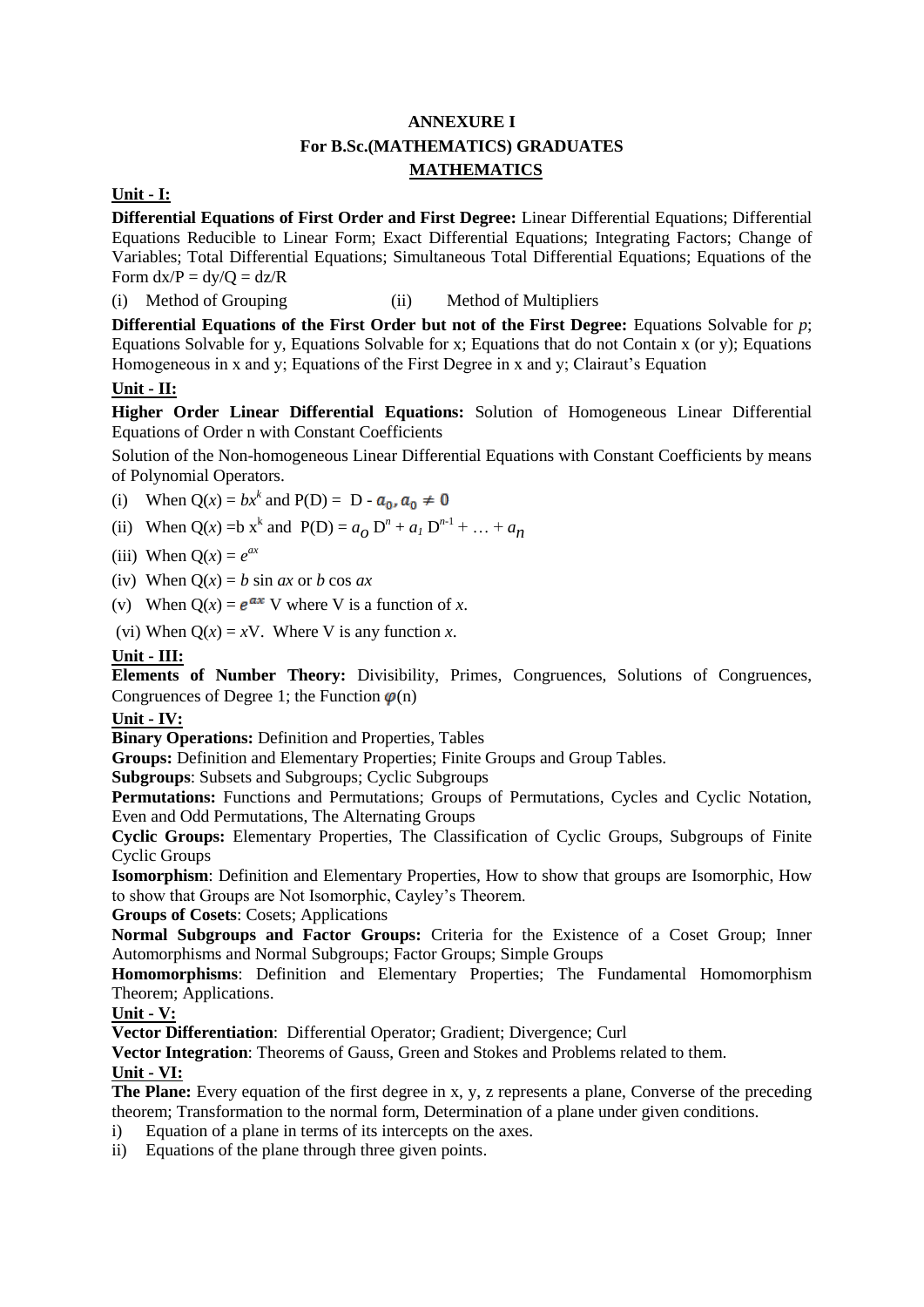Systems of planes; Two sides of a plane; Length of the perpendicular from a given point to a given plane; Bisectors of angles between two planes; Joint equation of two planes;

Orthogonal projection on a plane; Volume of a tetrahedron in terms of the co-ordinates of its vertices; Equations of a line; Right Line; Angle between a line and a plane; The condition that a given line may lie in a given plane; The condition that two given lines are coplanar, Number of arbitrary constants in the equations of a straight line. Sets of conditions which determine a line; The shortest distance between two lines. The length and equations of the line of shortest distance between two straight lines; Length of the perpendicular from a given point to a given line; Intersection of three planes; Triangular Prism.

**The Sphere**: Definition and equation of the sphere; Equation of the Sphere through four given points; Plane sections of a sphere. Intersection of two spheres; Equation of a circle. Sphere through a given circle; Intersection of a sphere and a line. Power of a point; Tangent plane. Plane of contact. Polar plane . Angle of intersection of two spheres. Conditions of two spheres. Conditions for two spheres to be orthogonal; Radical plane, coaxial system of spheres; Simplified form of the equation of two spheres.

#### **Unit - VII:**

**The Real Numbers**: The algebraic and Order Properties of R; Absolute Value and Real Line; The Completeness Property of R; Applications of the Supremum Property; Intervals (No question should be set from this part).

**Sequences and Series**: Sequences and their Limits; Limits Theorems; Monotone Sequences; Subsequences and the Bolzano - Weierstrass Theorem; The Cauchy Criterion; Properly Divergent Sequences: Series.

**Limits**: Limits of Functions, Limits Theorems, Some Extensions of the Limit Concept.

**Continuous Functions**: Continuous Functions, Combinations of Continuous Functions; Continuous Functions on Intervals, Uniform Continuity, Definition, Non-Uniform Continuity Criteria, Uniform Continuity Theorem.

#### **Unit - VIII:**

**Differentiation:** The derivative, The Mean Value theorem, L'Hospital Rules, Taylor's Theorem.

**The Riemann Integral**: The Riemann Integral, Riemann Integrable Functions, the Fundamental theorem (Scope as in Introduction to Real Analysis by Robert G. Bartle and Donald R. Sherbert, published by John. Willey and Sons, Inc.)

#### **Unit - IX:**

**Rings**: Definition and Basic Properties, Fields.

**Integral Domains**: Divisors of 0 and cancellation, Integral domains, The Characteristic of a Ring.

**Some Non-Commutative Examples**: Matrices over a field, The Quaternions

**Homomorphisms of Rings**: Definition and Elementary properties; Maximal and Prime Ideals, Prime Fields

**Rings of Polynomials**: Polynomials in an Indeterminate, The Evaluation Homomorphisms.

**Factorization of Polynomials over a field**: The Division Algorithm in F[x]; Irreducible polynomials, ideal structure in F[x], Uniqueness of Factorization in F[x].

#### **Unit - X:**

**Vector Spaces**: Vector Spaces, Subspaces, Linear Combinations and Systems of Linear Equations, Linear Dependence and Linear Independence, Bases and Dimension

**Linear Transformation and Matrices**: Linear Transformations, Null spaces, and Ranges, The Matrix Representation of a Linear Transformation, Composition of Linear Transformations and Matrix Multiplication, Invertibility and Isomorphism's.

**Systems of linear Equations**: Elementary Matrix operations and Elementary Matrices, The Rank of a Matrix and Matrix Inverses, Systems of Linear Equations:- Theoretical Aspects, Systems of Linear Equations - Computational Aspects.

**Determinants**: Determinants of Order 2; Determinants of Order *n*, Properties of Determinants.

**Diagonalization**: Eigen values and Eigen Vectors

**Inner Product Spaces**: Inner Products and Norms, the Gram - Schmidt Orthogonalisation Process and Orthogonal Compliments, The Adjoint of a Linear Operator, Normal and Self - Adjoint Operators, Unitary and Orthogonal Operators and their Matrices.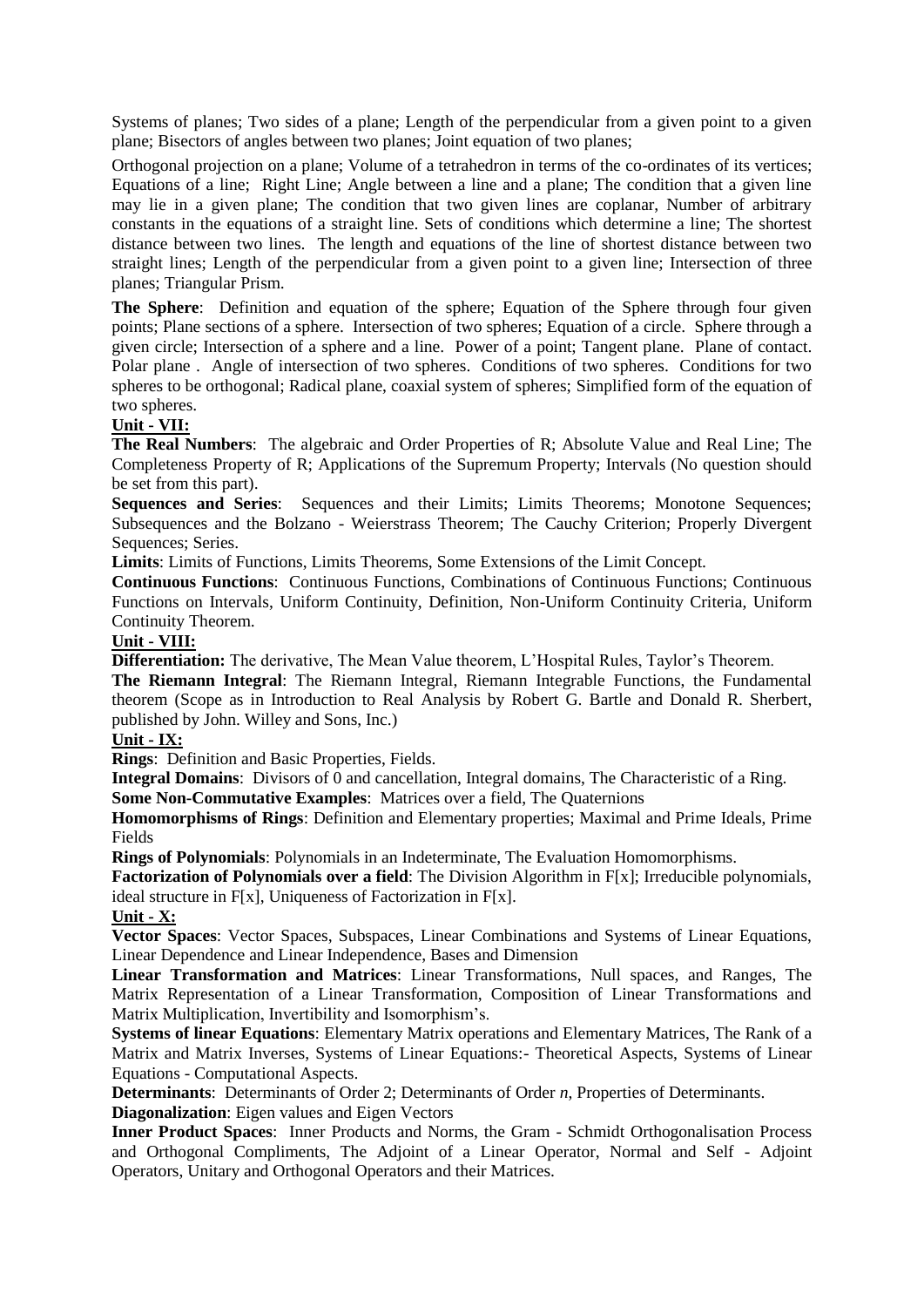## **ANNEXURE II**

## **For B.Sc.(MATHEMATICS) GRADUATES**

# **Number of questions to be set unit wise (Total 100)**

| <b>UNIT No:</b> | <b>TOPICS</b>                                                         | <b>Marks</b>   |
|-----------------|-----------------------------------------------------------------------|----------------|
| Ι               | Differential Equations of First Order and First Degree                | 5              |
|                 | Differential Equations of the First Order but not of the First Degree | $\overline{5}$ |
| $\mathbf{I}$    | Higher Order Linear Differential Equations                            | 10             |
| III             | <b>Elements of Number Theory</b>                                      |                |
| IV              | <b>Binary Operations</b>                                              |                |
|                 | Groups                                                                |                |
|                 | Subgroups                                                             | 1              |
|                 | Permutations                                                          | 1              |
|                 | <b>Cyclic Groups</b>                                                  | 1              |
|                 | Isomorphism                                                           | 1              |
|                 | <b>Groups of Cosets</b>                                               | 1              |
|                 | Normal Subgroup and Factor Group                                      | 1              |
|                 | Homomorphisms                                                         | 1              |
| $\mathbf{V}$    | <b>Vector Differentiation</b>                                         | 10             |
|                 | Vector Integration                                                    | 10             |
| VI              | Solid geometry                                                        |                |
|                 | The Plane                                                             | 5              |
|                 | The Sphere                                                            | $\overline{5}$ |
| VII             | The Real Numbers                                                      | 1              |
|                 | Sequences and Series                                                  | $\overline{2}$ |
|                 | Limits                                                                | $\mathbf{1}$   |
|                 | <b>Continuous Functions</b>                                           | $\overline{2}$ |
| <b>VIII</b>     | Differentiations                                                      | $\overline{4}$ |
|                 | The Riemann Integral                                                  | $\overline{4}$ |
| IX              | Rings                                                                 | 1              |
|                 | <b>Integral Domains</b>                                               | 1              |
|                 | Some Non-Commutative Examples                                         | 1              |
|                 | Homomorphisms of Rings                                                | 1              |
|                 | <b>Rings of Polynomials</b>                                           | 1              |
|                 | Factorization of Polynomials over a field                             | 1              |
| X               | <b>Vector Spaces</b>                                                  | 4              |
|                 | <b>Linear Transformation and Matrices</b>                             | $\overline{4}$ |
|                 | Systems of linear Equations                                           | $\overline{2}$ |
|                 | Determinants                                                          | 3              |
|                 | Diagonalization                                                       | 3              |
|                 | <b>Inner Product Spaces</b>                                           | $\overline{4}$ |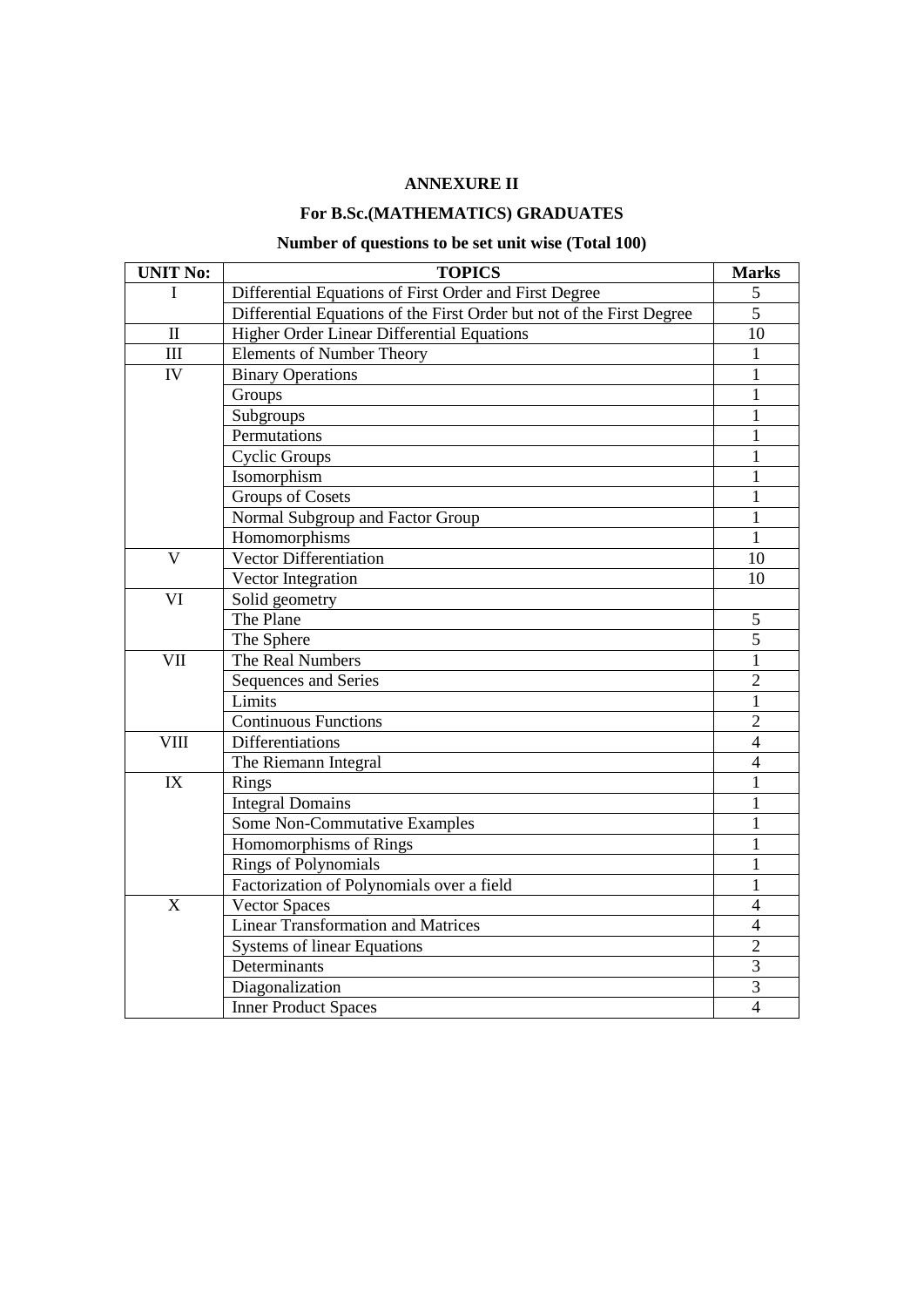## **ANNEXURE III MODEL QUESTIONS FOR B.Sc. (Mathematics) 1. Mathematics (100 Questions of this type)**

- 1. Solution of xdy-ydx = $xy^2dx$  is
	- 1.  $\frac{x^2}{2} + \frac{x}{y} = c$
	- 2.  $\frac{x^2}{2} + \frac{y^2}{2} = c$
	- 3.  $x + y = c$
	- 4.  $x^2 y^2 = c$
- 2. The complimentary function of  $(D^2{\text -}5D+6)y = xe^{4x}$ 
	- 1.  $y_c = c_1 e^{-2x} + c_2 e^{-3x}$
	- 2.  $y_c = c_1 e^{2x} + c_2 e^{3x}$
	- 3.  $y_c = c_1 \cos 2x + c_2 \sin 2x$
	- 4.  $y_c = c_1 \cosh 2x + c_2 \sinh 2x$
- 3. The radius of the sphere  $x^2+y^2+z^2+6x-8y-t=0$  is 6 then the value of the t is
	- 1. 8
	- 2. 10
	- 3. 11
	- 4. 9
- 4. The No.of generators of a cyclic group of order 5
	- 1. 1
	- 2. 4
	- 3. 2
	- 4. 3
- 5. The left hand limit of  $\lim_{x\to 0} \frac{3x+|x|}{7x-5|x|}$  is
	- 1. 4/5
	- 2. 3/2
	- 3. 2/7
	- 4. 1/6
- 6. If  $f(x) = x$  on [0,1] and  $P = \{0, 1/3, 2/3, 1\}$  then U[P,f] is
	- 1. 2/3
	- 2. 1/3
	- 3. 4/3
	- 4. 5/3
- 7. If  $\bar{r} = x\mathrm{i}+y\mathrm{j}+z\mathrm{k}$  then div  $\bar{r}$  is
	- 1. 2
	- 2. 3
	- 3. 0
	- 4. 4